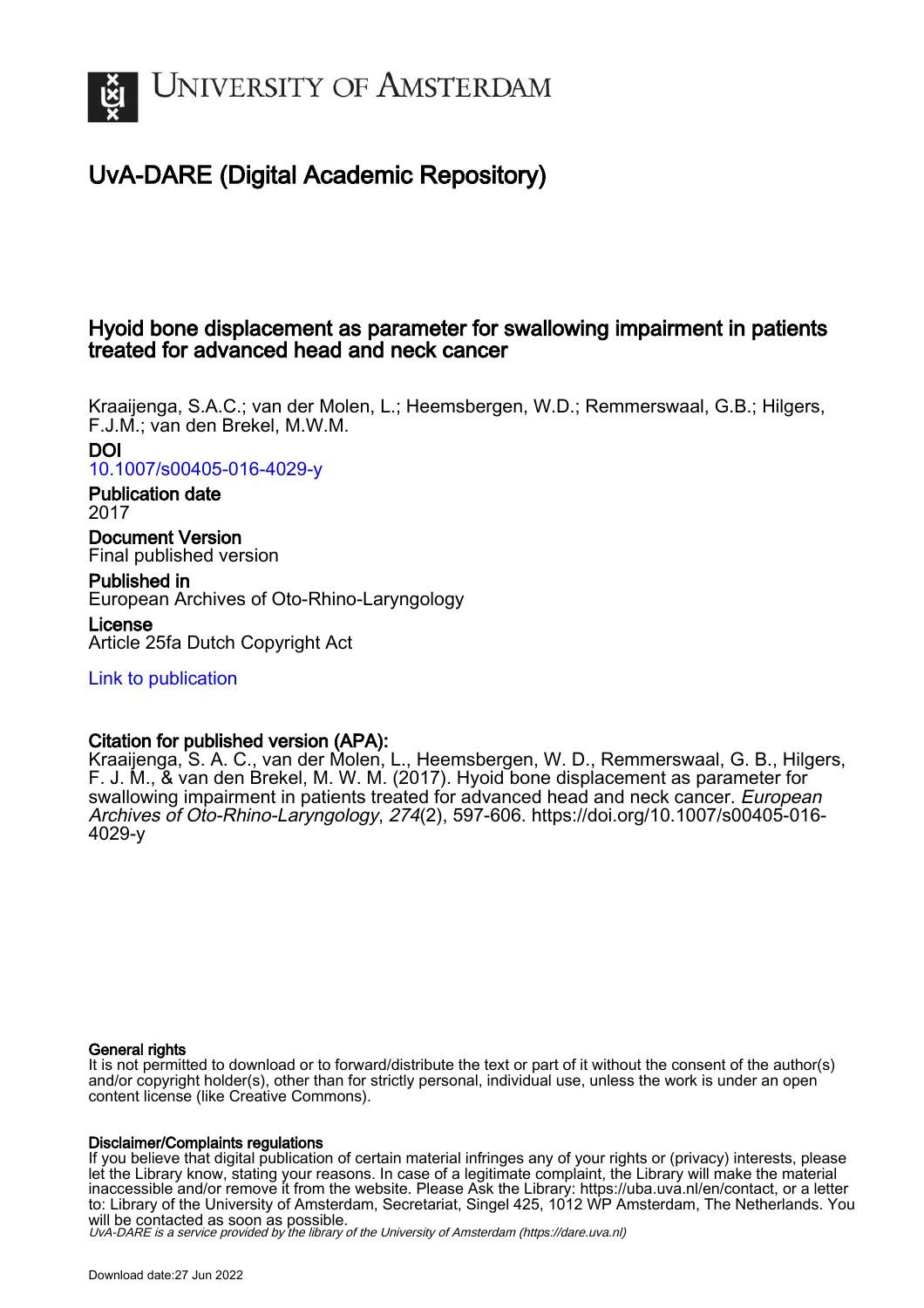REVIEW ARTICLE



# Hyoid bone displacement as parameter for swallowing impairment in patients treated for advanced head and neck cancer

Sophie A. C. Kraaijenga<sup>1</sup> · Lisette van der Molen<sup>1</sup> · Wilma D. Heemsbergen<sup>2,3</sup> · Gawein B. Remmerswaal<sup>1</sup> · Frans J. M. Hilgers<sup>1,4</sup> · Michiel W. M. van den Brekel<sup>1,4,5</sup>

Received: 11 March 2016 / Accepted: 31 March 2016 / Published online: 16 April 2016 - Springer-Verlag Berlin Heidelberg 2016

Abstract Reduced hyoid displacement is thought to contribute to aspiration and pharyngeal residues in head and neck cancer (HNC) patients with dysphagia. To further study hyoid elevation and anterior excursion in HNC patients, this study reports on temporal/kinematic measures of hyoid displacement, with the additional goal to investigate correlations with clinical swallowing impairment. A single-blind analysis of data collected as part of a larger prospective study was performed at three time points before and after chemoradiotherapy. Twenty-five patients had undergone clinical swallowing assessments at baseline, 10-weeks, and 1-year post-treatment. Analysis of videofluoroscopic studies was done on different swallowing consistencies of varying amounts. The studies were independently reviewed frame-by-frame by two clinicians to assess temporal (onset and duration) and kinematic (anterior/superior movement) measures of hyoid displacement (ImageJ), laryngeal penetration/aspiration, and presence of vallecula/pyriform sinus residues. Patient-reported oral intake and swallowing function were also evaluated. Mean

 $\boxtimes$  Michiel W. M. van den Brekel m.vd.brekel@nki.nl

<sup>1</sup> Department of Head and Neck Oncology and Surgery, The Netherlands Cancer Institute, Plesmanlaan 121, 1066 CX Amsterdam, The Netherlands

- <sup>2</sup> Department of Radiation Oncology, The Netherlands Cancer Institute, Amsterdam, The Netherlands
- <sup>3</sup> Department of Epidemiology and Biostatistics, The Netherlands Cancer Institute, Amsterdam, The Netherlands
- <sup>4</sup> Institute of Phonetic Sciences, University of Amsterdam, Amsterdam, The Netherlands
- <sup>5</sup> Department of Oral and Maxillofacial Surgery, Academic Medical Center, Amsterdam, The Netherlands

maximum hyoid displacement ranged from 9.4 mm (23 % of C2–4 distance) to 12.6 mm (27 %) anteriorly, and from 18.9 mm (41 %) to 24.9 mm (54 %) superiorly, depending on bolus volume and consistency. Patients with reduced superior hyoid displacement perceived significantly more swallowing impairment. No correlation between delayed or reduced hyoid excursion and aspiration or residue scores could be demonstrated. Hyoid displacement is subject to variability from a number of sources. Based on the results, this parameter seems not very valuable for clinical use in HNC patients with dysphagia.

Keywords Head and neck neoplasms - Dysphagia - Hyoid bone · Kinematics · Elevation · Displacement · Aspiration - Chemoradiotherapy

## Introduction

Dysphagia, aspiration, or even the inability to swallow, is one of the most disabling adverse effects of treatment with concurrent chemoradiotherapy (CRT) for advanced head and neck cancer (HNC). Inefficient or unsafe swallowing may lead to severe consequences that may alter patients' nutritional status and quality of life. Although multiple swallowing abnormalities are likely present in patients with dysphagia, reduced hyolaryngeal elevation (hyoid bone displacement) is thought to be one of the prime contributors of impaired swallowing [\[1–4](#page-10-0)]. During the pharyngeal phase of swallowing, the hyoid bone usually elevates and moves anteriorly under the tongue base by contraction of the suprahyoid muscles, to initiate superior laryngeal movement and cricopharyngeal sphincter opening [\[5](#page-10-0)]. Unfortunately, in HNC patients, hyoid displacement is often considerably reduced, as a result of radiation-induced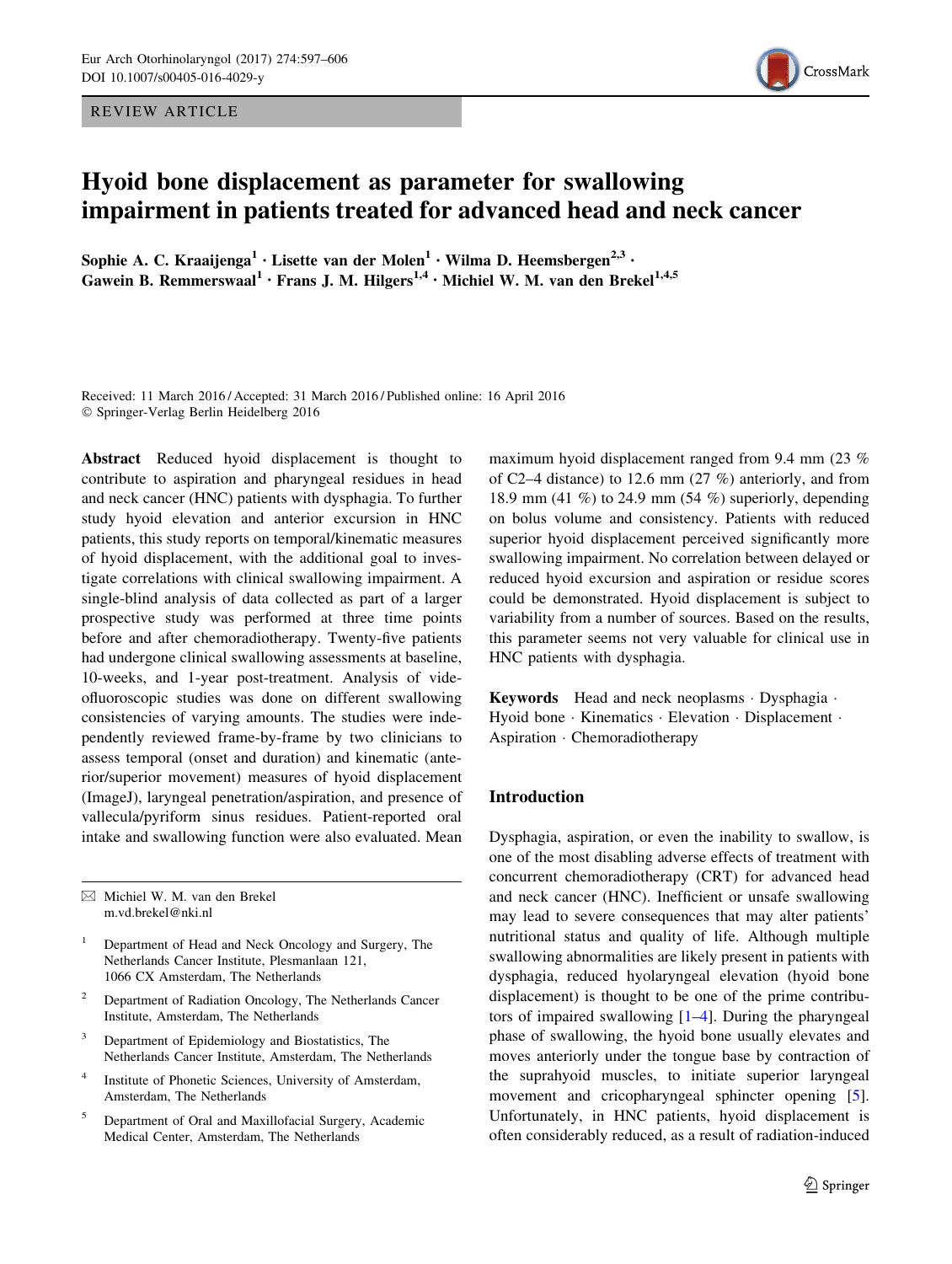<span id="page-2-0"></span>damage to anatomical structures involved in swallowing [[3,](#page-10-0) [6](#page-10-0), [7](#page-10-0)]. Consequently, reduced vertical excursion of the hyolaryngeal complex may lead to incomplete airway closure with an associated risk of aspiration, whilst reduced hyoid displacement in the anterior direction will lead to reduced opening of the upper oesophageal sphincter, resulting in pyriform sinus residues, thus also increasing the risk of laryngeal penetration and/or aspiration [[4\]](#page-10-0).

Videofluoroscopy (VFS) has become the gold standard for objective evaluation of swallowing function, with the hyoid bone as anatomical point of interest. Several authors have reported on hyoid excursion by biomechanical analysis with VFS  $[8-10]$ . According to the literature, hyoid movement can be influenced by various factors such as body height [\[4](#page-10-0)], age and gender  $[11-14]$ , aetiology of dysphagia  $[15]$  $[15]$ , and bolus characteristics [\[16](#page-10-0), [17\]](#page-10-0). Unfortunately, the measurements are not always easy and reproducible, and are prone to measure-ment errors [\[18](#page-10-0), [19](#page-10-0)]. It is, therefore, not surprising that conflicting results of association between hyoid movement and aspiration are published [[9,](#page-10-0) [10\]](#page-10-0). Given the fact that hyoid excursion is widely variable in healthy adults [\[20](#page-10-0)], it is currently recommended to measure hyoid displacement in anatomically normalised units, i.e. in percentage of the distance between vertebra C2 and C4. In this way, magnification artefacts or sex-based differences attributable to variations in measurement technique are reduced [[10](#page-10-0)].

In HNC patients with dysphagia, Wang and colleagues [\[3](#page-10-0)] recently assessed hyoid displacement in irradiated nasopharyngeal cancer patients. Hyoid excursion, especially in the anterior direction, was found to be significantly reduced compared to the control group. Correlation patterns between kinematic measures and swallowing impairment, however, were not investigated. Similarly, two

other case studies reported on reduced hyoid displacement in HNC patients [\[7](#page-10-0), [21\]](#page-10-0). Percentages of restricted or reduced hyoid movement ranged from 42 to 97 %, depending on primary tumour site. Correlations were again not investigated. The present study reports on hyoid displacement parameters in an advanced HNC patient cohort treated with CRT. The primary aim was to report on temporal and kinematic measures related to hyoid displacement in this patient cohort. The secondary aim was to investigate correlations with persisting (clinical) swallowing impairment, and to assess the possible value of these parameters for clinical care.

## Materials and methods

## Patient population

Patients were diagnosed with advanced (stage III and IV) squamous cell carcinoma of the head and neck region and treated with concurrent chemoradiotherapy (CRT) at The Netherlands Cancer Institute from 2006 to 2008. Each patient received 100 mg/m<sup>2</sup> Cisplatin as a 40 min IV infusion on days 1, 22, and 43. Intensity-modulated radiotherapy (IMRT) of 70 Gy in 35 fractions was administered over 7 weeks starting concurrently with chemotherapy [\[22](#page-10-0)]. In an attempt to prevent swallowing sequels following treatment, all patients had participated in a clinical trial on preventive and continued post-treatment swallowing rehabilitation [\[23](#page-10-0)]. Informed consent was obtained from all individual participants included in the study.

Twenty-five patients had undergone objective and subjective swallowing assessments until 1-year post-treatment



Fig. 1 Consort flowchart of the available patient data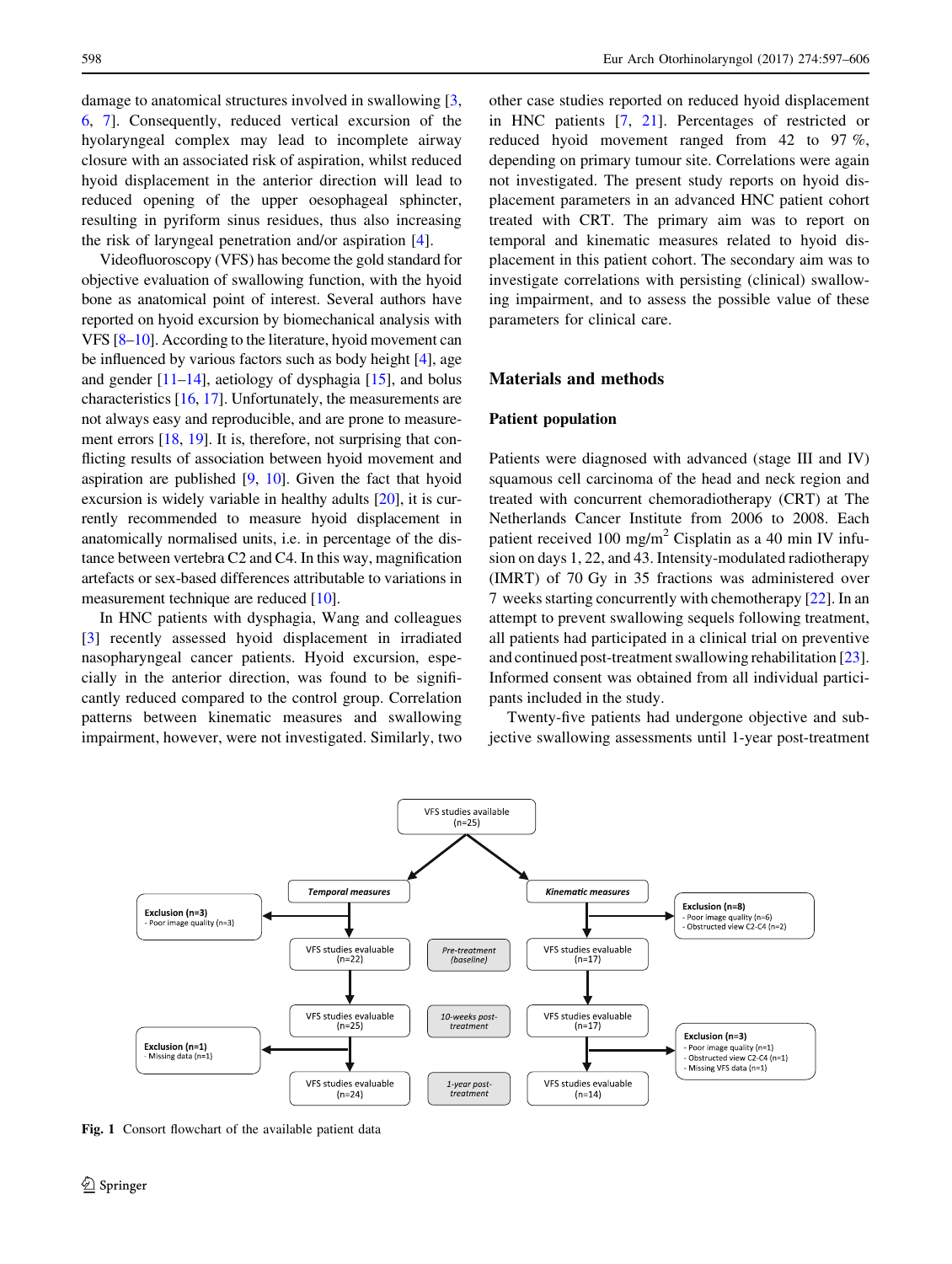and were included in the present study. Patients were analysed at baseline (approximately 2 weeks before treatment onset), at 10-weeks post-treatment, and at 1-year post-treatment. An overview of the analysed patients is demonstrated in Fig. [1](#page-2-0). Regarding temporal analysis, some VFS studies were excluded due to poor quality or missing data, resulting in a dataset of 22, 25, and 24 swallow studies, for analysis at baseline, at 10-weeks post-treatment, and at 1-year post-treatment, respectively. Regarding kinematic analysis, in eight patients poor VFS image quality or obstructed view of target structures precluded precise evaluation of hyoid displacement. At 1-year posttreatment, three more swallow studies had to be excluded due to poor image quality  $(n = 1)$ , obstructed view of vertebra C2–C4 ( $n = 1$ ), or missing data ( $n = 1$ ). This resulted in 17 patients for analysis at baseline and at 10-weeks post-treatment and 14 patients for analysis at 1-year post-treatment.

#### Objective swallowing assessment

Patients had undergone a standardised lateral VFS protocol, imaging the lips, oral cavity, cervical spine, and proximal cervical oesophagus. An experienced speech language pathologist, clinical investigator, and a laboratory assistant performed all studies. Patients were seated upright and were asked to swallow different consistencies of varying amounts (3 and 5 cc thin liquid; 3 cc paste; and solid Omnipaque coated cake), delivered orally by a spoon or cup. Patients were instructed to sip and wait for a verbal cue from the clinical investigator before swallowing. A coin of ten eurocents was fixed on the chin as reference distance to correct for magnification. All VFS studies were recorded at 25 frames per second and matched (together with an external microphone) with an external computer via a frame grabber (Terratec). Subsequently, the studies were saved for movie editing by Magix (free download at [http://magix-movie-edit-pro.en.softonic.com\)](http://magix-movie-edit-pro.en.softonic.com), and digitally captured with VirtualDub. Each VFS study was then reviewed in real-time, slow motion, and frame-by-frame, and rated on clinical, temporal, and kinematic measures independently by the two experienced researchers.

## Clinical measures

According to the protocol, penetration aspiration scale (PAS) scores and more than normal post-swallow residue scores (located at the tongue base, vallecula, or pyriform sinuses) were independently assessed. The PAS is a validated 8-point scale (score 1: material does not enter the airway, to score 8: material enters the airway, passes below the vocal folds, and no effort is made to eject) with the lowest score referring to normal swallowing functioning,

whereas higher scores refer to more severe swallowing disability [\[24](#page-10-0)]. Aspiration status was determined using a binary reduction of the PAS, with any single swallow with a score of  $>3$  resulting in classification of the patient as an aspirator [\[9](#page-10-0)]. The overall 'presence of residue' score was also assessed, ranging from 0 (no residue) to 3 (residue above and below the hyoid bone, with minimal residue in only the piriform sinus judged as normal) [[25,](#page-10-0) [26\]](#page-10-0).

#### Temporal measures

Hyoid elevation onset and duration was reported in seconds, comparable to the methods described by Kendall et al. [[27\]](#page-10-0). In short, B1 represents the first movement of the head of the food bolus from a stable or 'hold' position that passes the posterior nasal spine and results in all or part of the bolus entering the oropharynx. H1 represents the first superior–anterior movement of the hyoid bone that results in a swallow. H2 symbolises the point at which the hyoid bone reaches its maximum displacement during the swallow. The onset of hyoid elevation relative to the onset of pharyngeal transit (hyoid elevation start time) was calculated as H1-B1. The time required for the hyoid bone to reach maximal elevation (maximum hyoid elevation time) was calculated as H2-H1.

#### Kinematic measures

Two picture frames (stills) of each VFS swallow study were generated to assess spatial measures of hyoid movement; one showing the resting position of the hyoid bone, and the other showing maximum displacement. The resting position was marked as the moment just before the bolus was propelled from the oral cavity towards the pharynx. The point of maximum displacement was defined as the point just before the hyoid bone began its descent to a resting position [[28,](#page-10-0) [29](#page-10-0)].

Both stills were individually opened with the program ImageJ 1.32 for structural movement tracing [\(http://imagej.](http://imagej.nih.gov/ij/) [nih.gov/ij/\)](http://imagej.nih.gov/ij/). The following structures were traced in each frame: the anterior–inferior corner of vertebra C4 (for the remainder of this article: 'C4'), the anterior–inferior corner of vertebra C2 ('C2'), the anterior–superior corner of the hyoid bone, and the length of the scaling reference coin (known length 19.75 mm), as used for calibration. A coordinate system was defined with the vertical y-axis running from C2 through C4, and the horizontal  $x$ -axis running perpendicular to this line through C4. All picture frames were rotated to a true vertical/ $90^\circ$  angle. The angle of the line between C2 and C4 was used to rotate the image to the 90° angle. ImageJ provided calculated values of each point  $(x, y)$ , and the following formulas were used to measure anterior and superior hyoid displacement: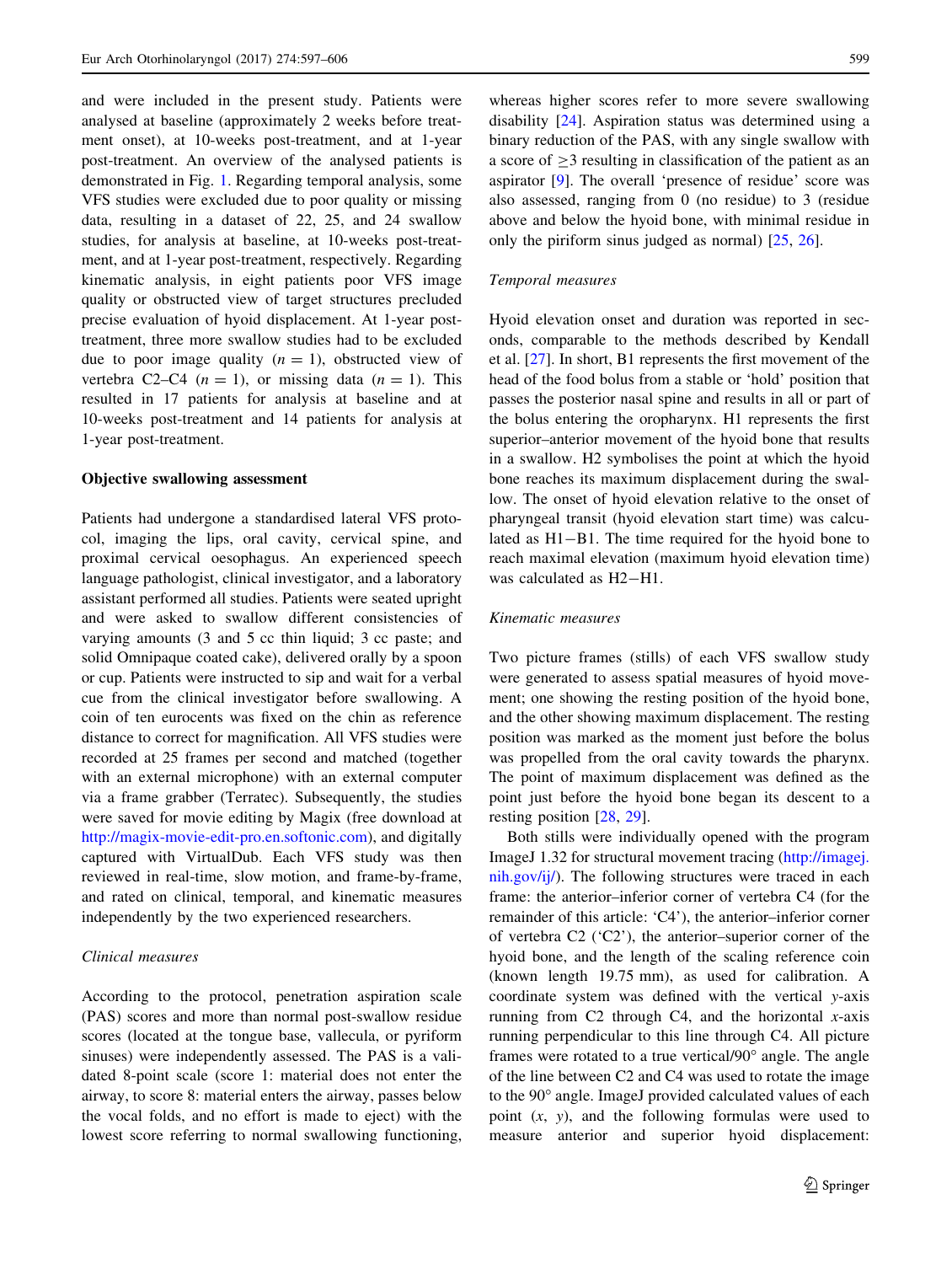

Fig. 2 Two lateral VFS images showing  $I$  the resting position of the hyoid bone (right), and 2 the hyoid bone during maximum displacement (left). The relevant points are marked during frameby-frame tracing. With the known length (19.75 mm) of the scaling reference coin, as used for calibration, the C2–C4 distance was measured as 51.76 mm. Hyoid displacement was then calculated

Anterior displacement:  $(x_2 - x_1) - (C4x_2 - C4x_1)$ , and superior displacement:  $(y_2 - y_1) - (C4y_2 - C4y_1)$ , where  $x_1$  and  $y_1$  are the starting (rest frame) coordinates of the hyoid bone,  $x_2$  and  $y_2$  are the compared image coordinates (maximum excursion coordinates),  $C4x_1$  and  $C4y_1$  are the coordinates of the anchor point in the rest frame, and  $C4x<sub>2</sub>$ and  $C4y_2$  are the coordinates of the anchor point at maximum excursion [[28,](#page-10-0) [29\]](#page-10-0). Subsequently, hyoid displacement was transformed into anatomically normalised units, i.e. in percentage of the distance between vertebra C2 and C4 [\[10](#page-10-0)]. This process was subsequently completed for each different consistency and amount of each single VFS swallow study on all three different time points. As an example, two lateral VFS images with the marked points are shown in Fig. 2.

#### Subjective swallowing assessment

Patients' perceived swallowing function was assessed at the various assessment points with questions from a larger study-specific questionnaire, addressing specific HNC issues such as pain, oral dysfunction, speech problems, swallowing dysfunction, and interrupted social interaction. The 17 study-specific questions regarding diet, swallowing, and chewing are shown in "Appendix I" [[30\]](#page-10-0). Especially, the questions regarding swallowing function (questions 11–14) were taken into consideration. Each item was scored on a 3-point scale, and total subjective impairment scores were calculated using the sum score of these questions (maximum score: 11).



## Reliability analysis

All VFS clinical and temporal assessments were done in consensus by the first author and an experienced speech language pathologist (SLP). The VFS kinematic measures were calculated by another trained researcher, with 15 % of all measurements randomly repeated to measure intrarater reliability, and 15 % within 1 month randomly reviewed by the first author, as a measure of interrater reliability. Test–retest reliability was measured with two-way random intraclass coefficients  $[ICC(2,1)]$  for consistency. For intrarater reliability, anterior and superior displacement showed an ICC(2,1) 0.76 and 0.80, respectively. For interrater reliability, these coefficients were 0.79 and 0.83 for anterior and superior displacement, respectively, showing acceptable agreement.

#### Statistical analysis

All measured temporal and kinematic data per assessment point were averaged across patients according to bolus size and direction of displacement. Data were described as means with standard deviations. Wilcoxon signed rank test was used to test statistical differences for various hyoid displacement parameters between baseline and 10-weeks post-treatment, and between baseline and 1-year post-treatment. Second, correlations with subjective swallowing impairment (study-specific questions) were calculated with the Spearman's rank test. All data were collected and analysed in SPSS (Chicago, Illinois; version 23.0), and a significance level of  $p < 0.05$  was used.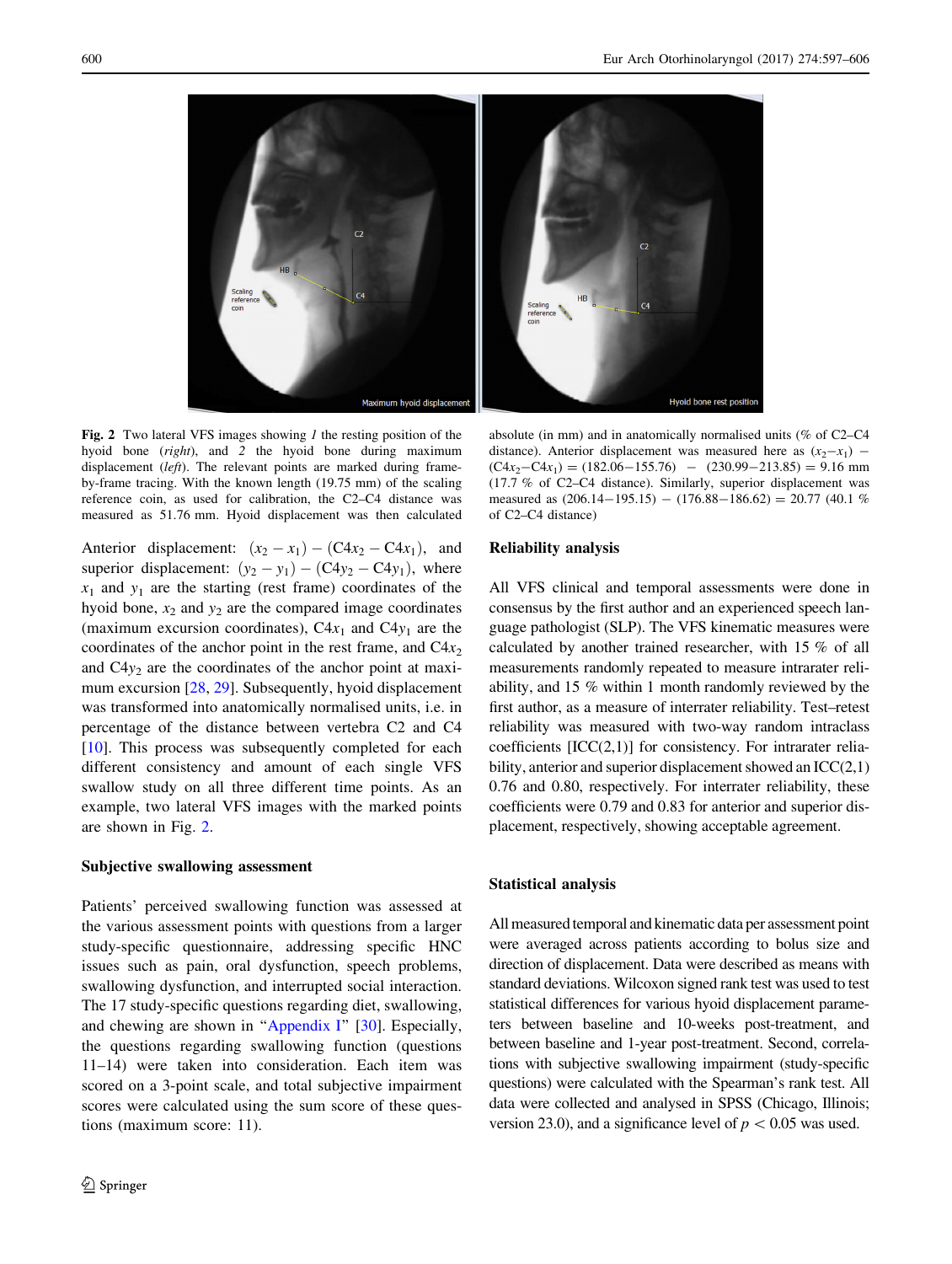## **Results**

Details on the clinical characteristics of the study population are presented in Table 1. Pretreatment, 2/17 patients (12 %) were diagnosed with dysphagia according to the binary classification from the PAS scores obtained from VFS assessment. At 10-weeks and 1-year post-treatment these numbers were 3/17 (18 %) and 2/14 (14 %), respectively. More than normal residue above and below the hyoid bone was present in 16/17 (94 %) patients at baseline, in 8/17 (47 %) patients at 10-weeks post-treatment, and in 13/14 (93 %) patients at 1-year post-treatment. Regarding patients' perceived swallowing impairment at baseline, 6/17 patients (35 %) reported swallowing issues based  $\geq$  2 positive answers on the studyspecific questions regarding swallowing function. At 10-weeks and at 1-year post-treatment, these numbers were 53 and 29 %, respectively.

## Temporal measures

Both hyoid elevation start time (the onset of hyoid elevation relative to the onset of pharyngeal transit;  $H1-B1$ ) and maximum hyoid elevation time (H2-B1) were calculated, separated per consistency and assessment point. At

Table 1 Clinical patient and tumour characteristics of the initially included patients  $(n = 25)$ , the patients analysed at baseline and 10-weeks posttreatment ( $n = 17$ ), and the patients analysed at 1-year posttreatment  $(n = 14)$ 

baseline, 10-weeks and at 1-year post-treatment, 22, 25, and 24 patients, respectively, were evaluated. As can be seen in Table [2](#page-6-0), hyoid elevation start time ranged from  $-0.14 \pm 0.28$  s for a 5 cc thin liquid swallow to  $0.16 \pm 0.43$  s for a solid swallow. Maximum hyoid elevation time varied from  $0.47 \pm 0.21$  to  $0.96 \pm 0.94$  s for these consistencies. The onset of hyoid elevation relative to the onset of the swallow, and the time required for the hyoid bone to reach maximal elevation, seemed to increase with increases in bolus size or consistency although these changes were statistically not significant (Wilcoxon signed rank test;  $p > 0.05$  for the various assessment points). There were also no significant changes over time for hyoid elevation start time and maximum hyoid elevation time  $(p > 0.05$  for all consistencies).

## Kinematic measures

Table [3](#page-7-0)a, b show the descriptive statistics for hyoid displacement (absolute in mm [A] and in 'anatomically normalised units' [\[4](#page-10-0)], i.e. % of C2–C4 distance [B]). As can be seen, mean maximum anterior and superior displacement ranged from 9.4 mm (23 % of C2–4 distance) to 12.6 mm (27 %), and from 18.9 mm (41 %) to 24.9 mm (54 %), respectively, depending on bolus volume and consistency.

|                        | 25 patients $n$ (%) | 17 patients $n$ (%) | 14 patients $n$ (%) |  |
|------------------------|---------------------|---------------------|---------------------|--|
| Gender                 |                     |                     |                     |  |
| Male                   | 19 (76)             | 14 (82)             | 12 (86)             |  |
| Female                 | 6(24)               | 3(18)               | 2(14)               |  |
| Mean age, year (range) | 59 (39-77)          | 58 (39-77)          | 58 (39-77)          |  |
| Tumour site            |                     |                     |                     |  |
| Nasopharynx            | 3(40)               | 3(18)               | 2(14)               |  |
| Oral/oropharynx        | 12(48)              | 8(47)               | 7(50)               |  |
| Hypopharynx            | 10(40)              | 6(35)               | 5(36)               |  |
| Tumour stage           |                     |                     |                     |  |
| Stage III              | 8(32)               | 7(41)               | 6(43)               |  |
| Stage IV               | 17(68)              | 10(59)              | 8(57)               |  |
| T stage                |                     |                     |                     |  |
| T1                     | 4(16)               | 4(24)               | 2(14)               |  |
| T <sub>2</sub>         | 7(28)               | 4(24)               | 4(29)               |  |
| T <sub>3</sub>         | 10(40)              | 6(35)               | 5(36)               |  |
| T <sub>4</sub>         | 4(16)               | 3(18)               | 3(21)               |  |
| N stage                |                     |                     |                     |  |
| N <sub>0</sub>         | 3(12)               | 2(12)               | 2(14)               |  |
| N1                     | 7(28)               | 6(35)               | 5(36)               |  |
| N <sub>2</sub>         | 11(41)              | 7(41)               | 5(36)               |  |
| N <sub>3</sub>         | 4(16)               | 2(12)               | 2(14)               |  |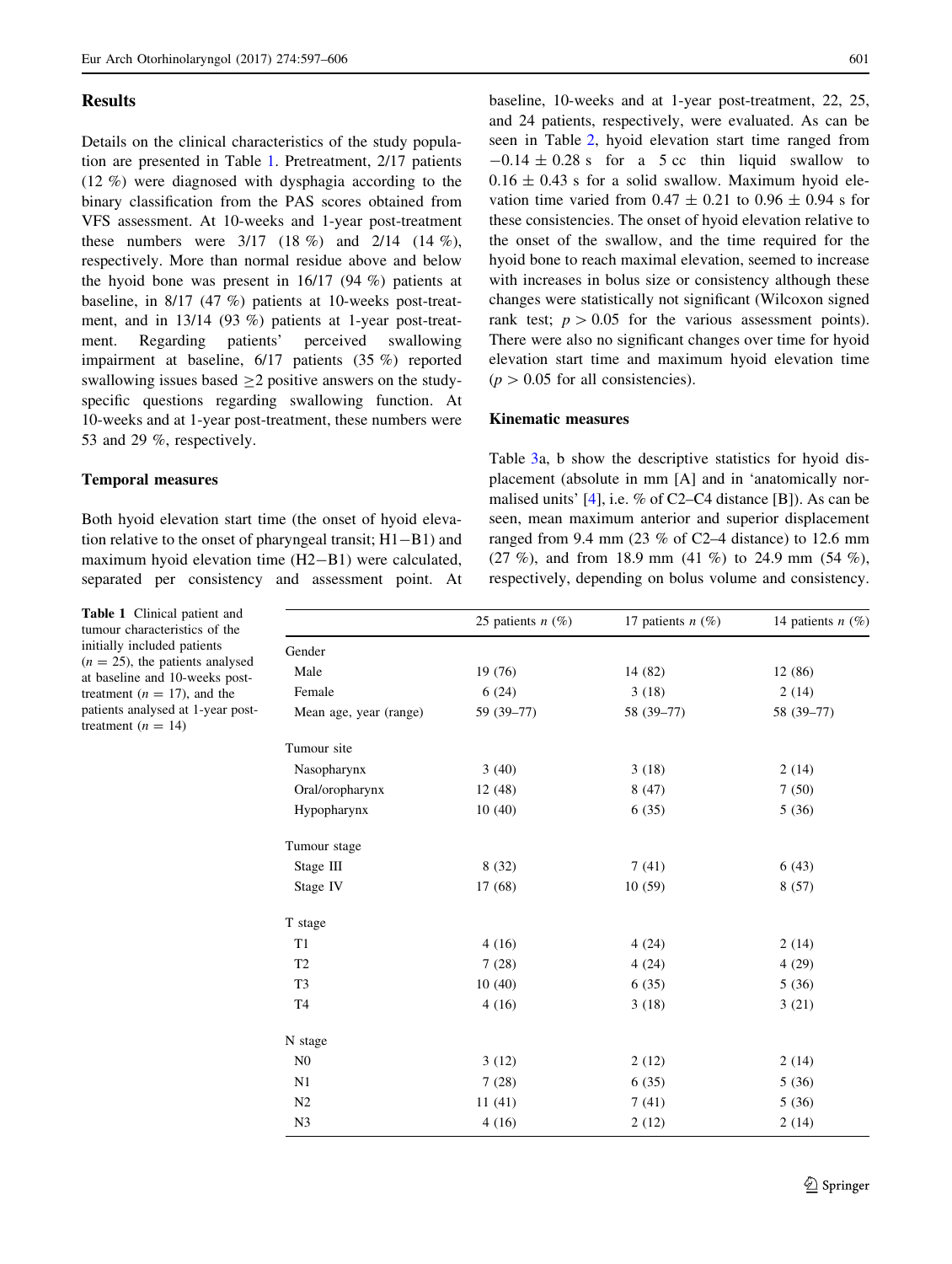<span id="page-6-0"></span>Table 2 Hyoid bone elevation onset and duration in seconds ±SD

|                 | Bolus size       |                  |                  |                 |    |
|-----------------|------------------|------------------|------------------|-----------------|----|
|                 | Thin liquid      |                  | Thick liquid     | Solid cake      |    |
|                 | 3cc              | 5cc              | $3 \text{ cc}$   |                 |    |
| <b>Baseline</b> |                  |                  |                  |                 |    |
| $H1 - B1$       | $0.02 \pm 0.37$  | $-0.09 \pm 0.18$ | $0.03 \pm 0.50$  | $0.16 \pm 0.43$ | 22 |
| $H2-H1$         | $0.67 \pm 0.40$  | $0.51 \pm 0.14$  | $0.69 \pm 0.52$  | $0.96 \pm 0.94$ | 22 |
| 10-weeks        |                  |                  |                  |                 |    |
| $H1 - B1$       | $-0.08 \pm 0.21$ | $-0.14 \pm 0.28$ | $0.13 \pm 0.58$  | $0.10 \pm 0.33$ | 25 |
| $H2-H1$         | $0.58 \pm 0.25$  | $0.47 \pm 0.21$  | $0.81 \pm 0.60$  | $0.92 \pm 0.92$ | 25 |
| 1-year          |                  |                  |                  |                 |    |
| $H1 - B1$       | $-0.07 \pm 0.20$ | $-0.09 \pm 0.24$ | $-0.03 \pm 0.35$ | $0.08 \pm 0.34$ | 24 |
| $H2-H1$         | $0.64 \pm 0.17$  | $0.74 \pm 0.40$  | $0.79 \pm 0.39$  | $0.87 \pm 0.62$ | 24 |

B1 the first movement of the head of the food bolus from a stable or 'hold' position that passes the posterior nasal spine and results in all or part of the bolus entering the oropharynx, H1 the first superior–interior movement of the hyoid bone that results in a swallow, H2 the point at which the hyoid bone reaches its maximum displacement during the swallow,  $H1-B1$  hyoid elevation onset relative to the onset of pharyngeal transit (=hyoid elevation start time),  $H2-BI$  hyoid elevation duration (=maximum hyoid elevation time),  $SD =$  standard deviation

No significant changes over time were noted for all parameters, except for a swallow of 5 cc thin liquid, in which displacement was significantly increased in the superior direction at 10-weeks post-treatment compared to baseline (Wilcoxon signed rank test; as % C2–C4:  $p = 0.039$ . This effect was predominantly seen in patients with a tumour in the oropharynx (change 5.9 mm; 12.3 %) and hypopharynx (change  $5.7$  mm;  $13.3$  %), and was absent in patients with a tumour in the nasopharynx (change  $-1.2$  mm;  $-2.7$  %).

## Correlation with swallowing impairment

The number of patients showing penetration-aspiration on VFS assessments was low in the current study cohort (maximum three patients per assessment point), limiting the statistical power to investigate correlations between penetration-aspiration and hyoid displacement. The patients showing penetration or aspiration did not show reduced hyoid displacement compared to the group mean. No correlations between delayed and reduced hyoid excursion and residue scores could be demonstrated. Regarding investigation of correlations with patient-reported outcomes based on (sub) total scores of the studyspecific questions regarding swallowing function (questions 11–14; '['Appendix I'](#page-9-0)'), superior hyoid displacement significantly correlated with subjective swallowing impairment for various consistencies and assessment points. Especially, superior displacement at baseline correlated well with swallowing function at 1-year post-treatment (see Table [4](#page-7-0) for the  $p$  values for a 5 cc thin and 3 cc thick liquid swallow). In Fig. [3,](#page-8-0) this relationship for a 5 cc thin liquid swallow is illustrated in a scatter plot.

## **Discussion**

The primary aim of the present study was to report on temporal and kinematic hyoid displacement parameters in HNC patients treated with chemoradiotherapy, with the secondary aim to investigate the correlations with objective and subjective swallowing impairment. Regarding the first aim, the onset of hyoid elevation relative to the onset of the swallow did not change significantly over time or with increases in bolus size or consistency, nor did the time required for the hyoid bone to reach maximal elevation. Maximum hyoid displacement—scaled in cervical/ anatomical units (% C2–C4 distance)—ranged from 23 to 27 % in the anterior direction, and from 41 to 54 % in the superior direction. These results are somewhat lower in comparison with 'normative' data from the literature concerning patients referred for dysphagia assessment, with results ranging from 36 to 38 % anteriorly, and from 51 to 57 % superiorly [\[4](#page-10-0), [9](#page-10-0)]. Although the predominant aetiology of dysphagia in those studies was neurogenic, whereby patients with a history of HNC were excluded, this possibly implicates that hyoid displacement in the current patient cohort was already limited at baseline, and might explain the lack of significant changes over time. Obviously, it is also quite difficult to demonstrated statistical differences in this small HNC sample. Regarding the second aim, we have not seen strong correlations between hyoid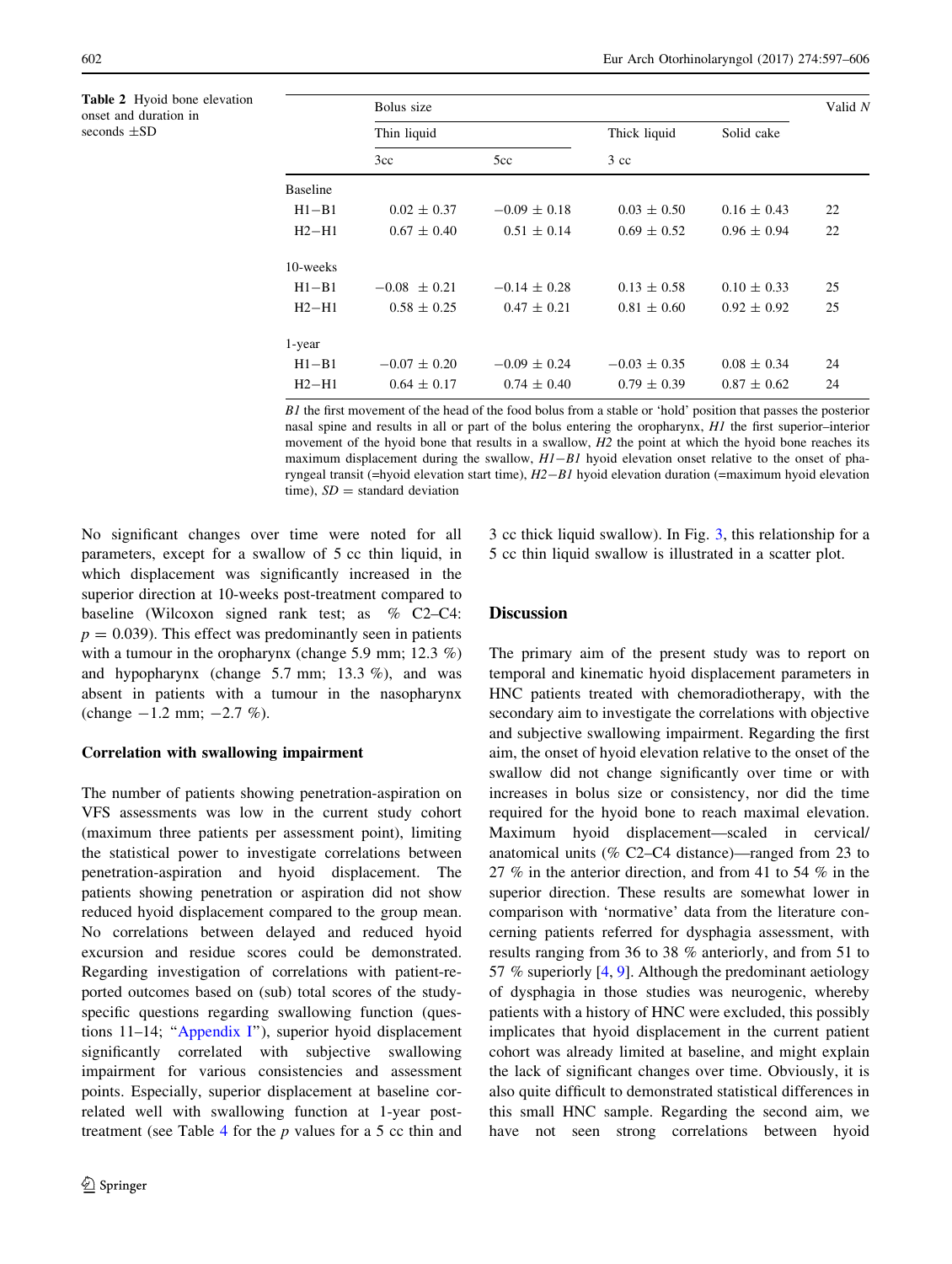Follow-up 1-year

Table 3 Hyoid bone

<span id="page-7-0"></span>

| Table 3 Hyoid bone<br>displacement |                        | Bolus size     |                |                            |                | Valid $N$ |
|------------------------------------|------------------------|----------------|----------------|----------------------------|----------------|-----------|
|                                    |                        | Thin liquid    |                | Solid cake<br>Thick liquid |                |           |
|                                    |                        | 3cc            | 5cc            | $3$ cc                     |                |           |
|                                    | Absolute in mm         |                |                |                            |                |           |
|                                    | <b>Baseline</b>        |                |                |                            |                |           |
|                                    | Anterior mean $\pm$ SD | $10.7 \pm 3.4$ | $12.0 \pm 4.3$ | $12.2 \pm 4.3$             | $11.6 \pm 3.8$ | 17        |
|                                    | Superior mean $\pm$ SD | $18.9 \pm 8.0$ | $20.3 \pm 5.9$ | $20.5 \pm 8.4$             | $19.3 \pm 8.6$ | 17        |
|                                    | Follow-up 10-weeks     |                |                |                            |                |           |
|                                    | Anterior mean $\pm$ SD | $10.5 \pm 4.3$ | $11.4 \pm 5.3$ | $11.2 \pm 5.0$             | $12.6 \pm 4.7$ | 17        |
|                                    | Superior mean $\pm$ SD | $22.6 \pm 8.3$ | $24.9 \pm 9.2$ | $24.7 \pm 9.1$             | $23.0 \pm 7.5$ | 17        |
|                                    | Follow-up 1-year       |                |                |                            |                |           |
|                                    | Anterior mean $\pm$ SD | $9.4 \pm 4.3$  | $9.9 \pm 4.1$  | $10.7 \pm 4.4$             | $12.5 \pm 5.0$ | 14        |
|                                    | Superior mean $\pm$ SD | $19.9 \pm 7.6$ | $23.3 \pm 7.4$ | $19.9 \pm 7.7$             | $21.9 \pm 6.9$ | 14        |
|                                    | % of C2–C4 distance    |                |                |                            |                |           |
|                                    | Baseline               |                |                |                            |                |           |
|                                    | Anterior mean $\pm$ SD | $23 \pm 7$     | $26 \pm 9$     | $26 \pm 8$                 | $25 \pm 8$     | 17        |
|                                    | Superior mean $\pm$ SD | $41 \pm 17$    | $44 \pm 12$    | $45 \pm 17$                | $42 \pm 18$    | 17        |
|                                    | Follow-up 10-weeks     |                |                |                            |                |           |
|                                    | Anterior mean $\pm$ SD | $23 \pm 9$     | $25 \pm 11$    | $25 \pm 10$                | $27 \pm 10$    | 17        |
|                                    | Superior mean $\pm$ SD | $49 \pm 18$    | $54 \pm 19$    | $53 \pm 21$                | $50 \pm 16$    | 17        |

Anterior mean  $\pm$  SD 20  $\pm$  9 22  $\pm$  9 23  $\pm$  10 27  $\pm$  10 14 Superior mean  $\pm$  SD  $43 \pm 17$   $51 \pm 16$   $43 \pm 17$   $48 \pm 15$   $14$ 

SD standard deviation, mm millimetres, cc cubic centimetres

Table 4 Overview of Spearman's rank correlations between superior hyoid displacement at baseline and subjective swallowing impairment at 1-year post-treatment for a thin (5 cc) and thick (3 cc) liquid swallow

| Superior<br>displacement | Problems<br>swallowing liquids | Problems<br>swallowing soft foods | Problems<br>swallowing solid foods | Swallowing<br>more often | Total<br>subjective score |
|--------------------------|--------------------------------|-----------------------------------|------------------------------------|--------------------------|---------------------------|
| Thin liquid swallow      | 0.41                           | 0.41                              | $0.73**$                           | $0.59*$                  | $0.72**$                  |
| Thick liquid swallow     | 0.41                           | 0.41                              | $0.68**$                           | $0.55*$                  | $0.67**$                  |

 $* p < 0.05; ** p < 0.01$ 

displacement and swallowing impairment, except for a significant association between reduced superior hyoid movement and subjective swallowing impairment based on four study-specific questions regarding swallowing function, which, however, was quite small.

Interestingly, in the current cohort study, hyoid displacement in patients with a tumour at the oropharynx and hypopharynx had slightly increased in the superior direction for a 5 cc thin liquid swallow at 10-weeks post-treatment compared to baseline. Though these differences were significant only for the 5 cc thin bolus, the higher values may reflect extra effort being exerted during these

swallows. And if so, this could indicate that other issues, e.g. poor sensation, non-hyoid mechanical impairment, are present and responsible for the extra effort. For future studies it might be of interest to also look at overall transit times during swallowing, which can be prolonged with increased effort. Since we did not see this effect in the patients with a tumour located at the nasopharynx, it is also possible that the primary tumour, or pain due to the tumour, impaired the mobility of the hyoid bone at baseline in these patients, and that hyoid movement was 'restored' again after complete remission at 10-weeks post-treatment. However, there are much more parameters such as tumour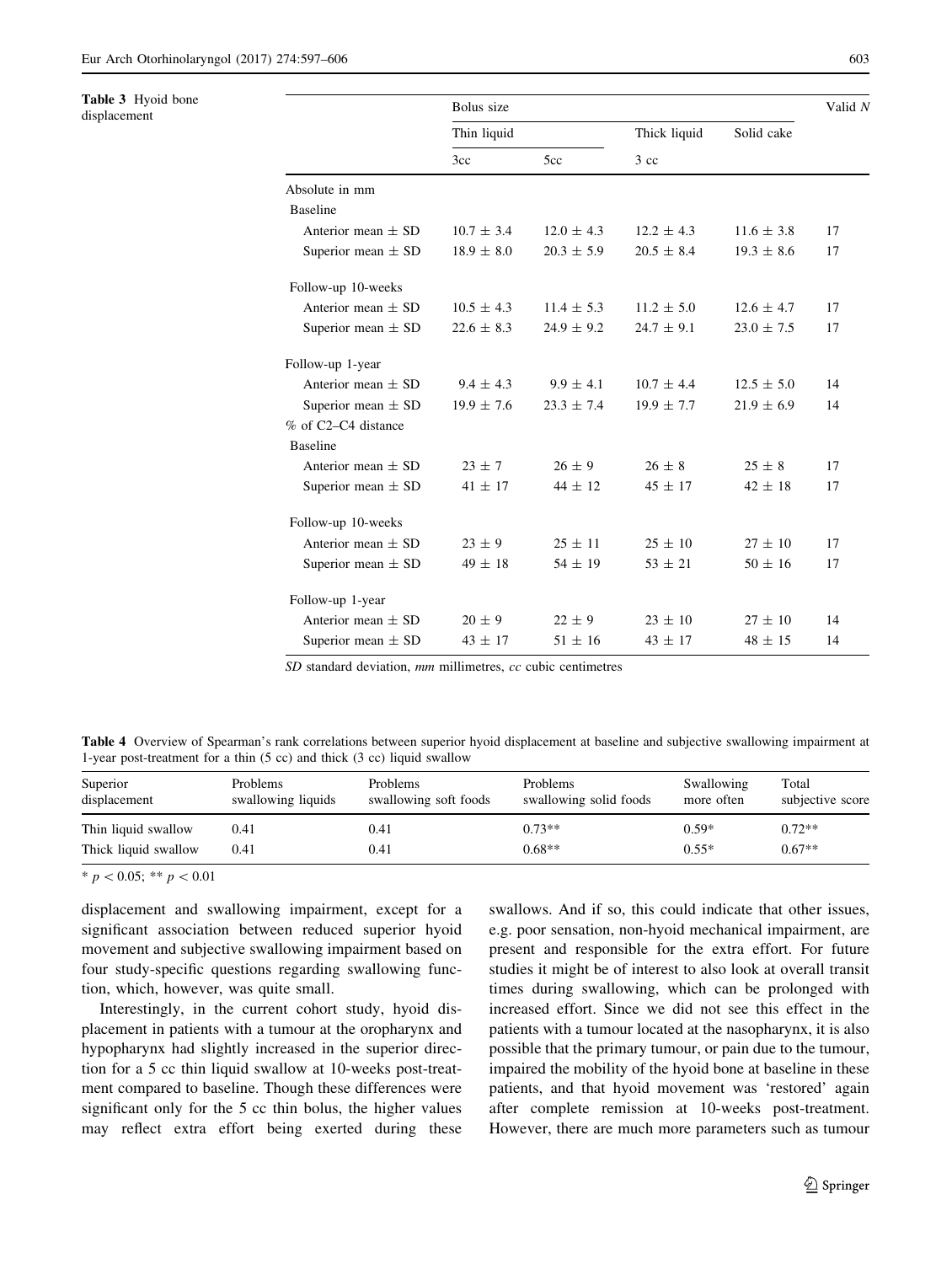<span id="page-8-0"></span>

Fig. 3 Scatter plot of the relationship between superior hyoid bone displacement for a 5 cc thin liquid swallow at baseline (measured as % of the C2–C4 distance) and subjective swallowing impairment based on the study-specific questionnaire at 1-year post-treatment

volume, radiation dose effects and/or exercise therapy which might have played a role in this. In 2011, van der Kruis and colleagues revealed in their review a significant improved hyoid excursion in several studies following the treatment with swallowing manoeuvres and/or bolus modification [\[31](#page-10-0)]. A similar effect might be present in the current patient population: the participation in a preventive and continued post-treatment swallowing rehabilitation program might explain these favourable 10-weeks hyoid elevation outcomes [\[32](#page-10-0)]. This could maybe also explain the limited number of patients who had aspiration, and the lower rate of more than normal residue scores at 10-weeks post-treatment. Finally, patients who are cautious or fearful about swallowing safety, that is, who perceive greater difficulty, may elevate the hyoid early, as in the 'rest' or 'hold' position. If so, their hyoid displacement may be reduced, as compared to healthy subjects, or as compared to less fearful patients. Consequently, 'possible' hyoid displacement, or potential for hyoid displacement, may be difficult to determine in these cases.

Unfortunately, due to methodological issues (only four patients showing aspiration on VFS assessments), the hypothesis that patients with penetration or aspiration would show slower durations of hyoid movement and/or reductions in kinematic measures could not be statistically analysed. The significant association found between reduced superior hyoid movement and subjective swallowing impairment based on four study-specific questions regarding swallowing function was quite small. Possibly, other mechanical

variables may have been impaired and accounted for patients' reported dysphagia. It is not exactly clear if hyoid elevation or anterior excursion is more important. Steele and colleagues (2011) reported significantly higher occurrence of penetration-aspiration in swallows where anterior movement was restricted [[4\]](#page-10-0). However, Molfenter and colleagues (2014) found a trend towards lower maximum superior hyoid position and swallowing impairment [[9](#page-10-0)]. In the current patient, cohort correlations between residue ratings and hyoid displacement were also lacking. Residue, however, might be explained by other, non-hyoid, mechanical variables. Further research with larger sample sizes is necessary to confirm these correlations.

Although the raters in the current study used well-defined guidelines [\[28](#page-10-0), [29\]](#page-10-0) and—following several training sessions—maximum consensus was reached about the definitions of the measured spatial variables [[19\]](#page-10-0), intra- and interrater reliability [with an ICC(2,1) ranging from 0.76 to 0.83] was acceptable, and did not reach the level of 'excellent' reliability. Besides, all measurements and analyses were very time consuming; not only because of the pre-experimental training sessions, but also due to inefficiency/lack of computerisation in the current methods used. Software for automatic measurement and analysis extend of hyoid movement in the  $x-y$  coordinate system over time was unfortunately not available in our institute. Consequently, all swallow studies were individually analysed, and the provided  $x$  and  $y$  coordinates by ImageJ were manually entered to Excel/SPSS to calculate the maximum anterior and superior displacement values. For future perspectives it is, therefore, recommended to use automatic systems for analysis of hyoid displacement.

## Conclusion

In this study, temporal and kinematic measures related to hyoid displacement in advanced HNC patients are reported up to 1 year after the treatment with concurrent chemoradiotherapy. Compared to normative data, hyoid elevation and anterior excursion was already limited at baseline. Since hyoid displacement is subject to variability from a number of sources, this parameter seems not very valuable for clinical use in HNC patients.

#### Compliance with ethical standards

Conflict of interest This study was made possible by Grants provided by Atos Medical (Sweden), the Verwelius Foundation (The Netherlands), and ''Stichting de Hoop'' (The Netherlands).

Ethical approval All procedures performed in studies involving human participants were in accordance with the ethical standards of the institutional and/or national research committee and with the 1964 Helsinki declaration and its later amendments or comparable ethical standards.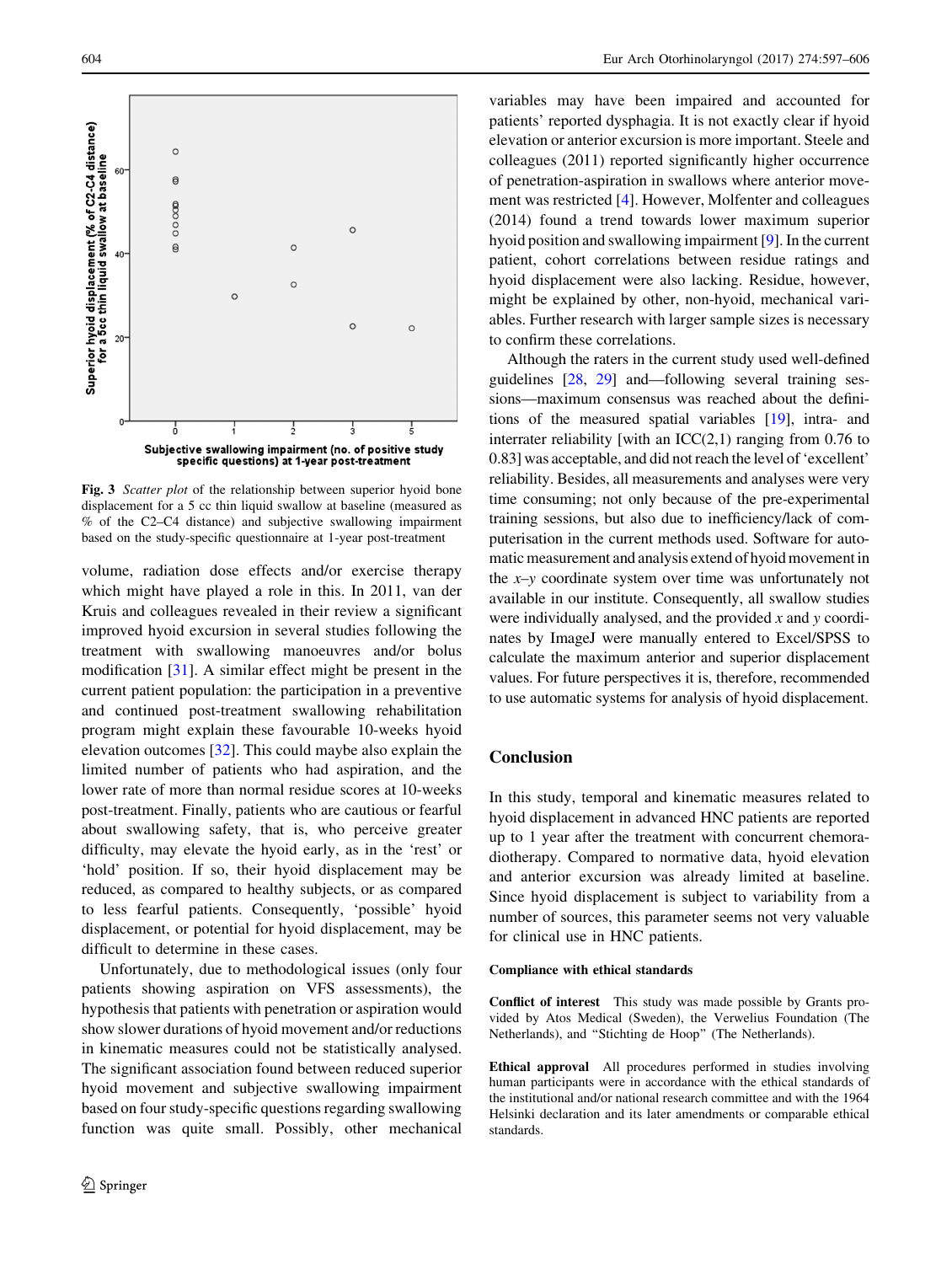## <span id="page-9-0"></span>Appendix I: Selection of the translated Dutch study-specific questionnaire

A. Diet, swallowing and chewing complaints over the last week (17 questions) 1. Do you still have your own teeth?  $1 = yes$  2 = yes, partially  $3 = no$ , I have a prosthesis  $4 = no$ , and I don't wear a prosthesis 2. How often do you clean your teeth?  $1 = a$  couple of times a day  $2 =$  once a day  $3 =$  less than once a day  $4 =$  not at all 3. How do you experience your mouth opening?  $1 = normal$  2 = a little bit limited  $3 = \text{very limited}$   $4 = I \text{ cannot open my mouth}$ 4. What is your diet like?  $1 = I$  eat solid food  $2 = I$  only eat soft (minced) food  $3 = I$  only eat liquid food  $4 = I$  only have tube feeding  $5$  = combination soft diet and tube feeding 5. Do you experience problems with eating, because of a limited mouth opening?  $1 =$ not at all  $2 =$ a little  $3 =$ rather  $4 =$ quite a lot 6. Do you experience problems with speech, because of a limited mouth opening?  $1 = \text{not at all}$   $2 = \text{a little}$  $3 = \text{rather}$   $4 = \text{quite a lot}$ 7. Do you have problems with chewing your food?  $1 =$ not at all  $2 =$ a little  $3 = \text{rather}$   $4 = \text{quite a lot}$ 8. Do you have problems with moving solid food around in your mouth?  $1 =$ not at all  $2 =$ a little  $3 =$ rather  $4 =$ quite bad 9. Do you have problems with moving soft/minced food around in your mouth?  $1 = not at all$   $2 = a$  little  $3 = \text{rather}$   $4 = \text{quite a lot}$ 10.Do you have problems with moving liquid food around in your mouth?  $1 = \text{not at all } 2 = \text{a little}$  $3 = \text{rather}$   $4 = \text{quite a lot}$ **11.Do you have problems with swallowing solid food?**  $1 = not at all$   $2 = a$  little  $3 = \text{rather}$   $4 = \text{quite a lot}$ **12.Do you have problems with swallowing soft/minced food?**  $1 = not at all$   $2 = a$  little  $3 = \text{rather}$   $4 = \text{quite a lot}$ **13.Do you have problems with swallowing liquid food?**  $1 = not at all$   $2 = a$  little  $3 = \text{rather}$   $4 = \text{quite a lot}$ **14.Do you have to swallow repeatedly to get rid of food?**  $1 = \text{ves}$   $2 = \text{no}$ **3 = sometimes** 15.Do you have to drink during a meal to ease food down?  $1 = \text{ves}$   $2 = \text{no}$  $3$  = sometimes 16.Do you have a normal amount of saliva (spit)?  $1 =$  much less  $2 =$  a bit less  $3 =$  the same  $4 =$  a bit more  $5 =$  much more 17.Can you keep your saliva in the mouth without leakage?  $1 =$ not at all  $2 =$ a bit  $3 =$  fairly well  $4 =$  quite easily